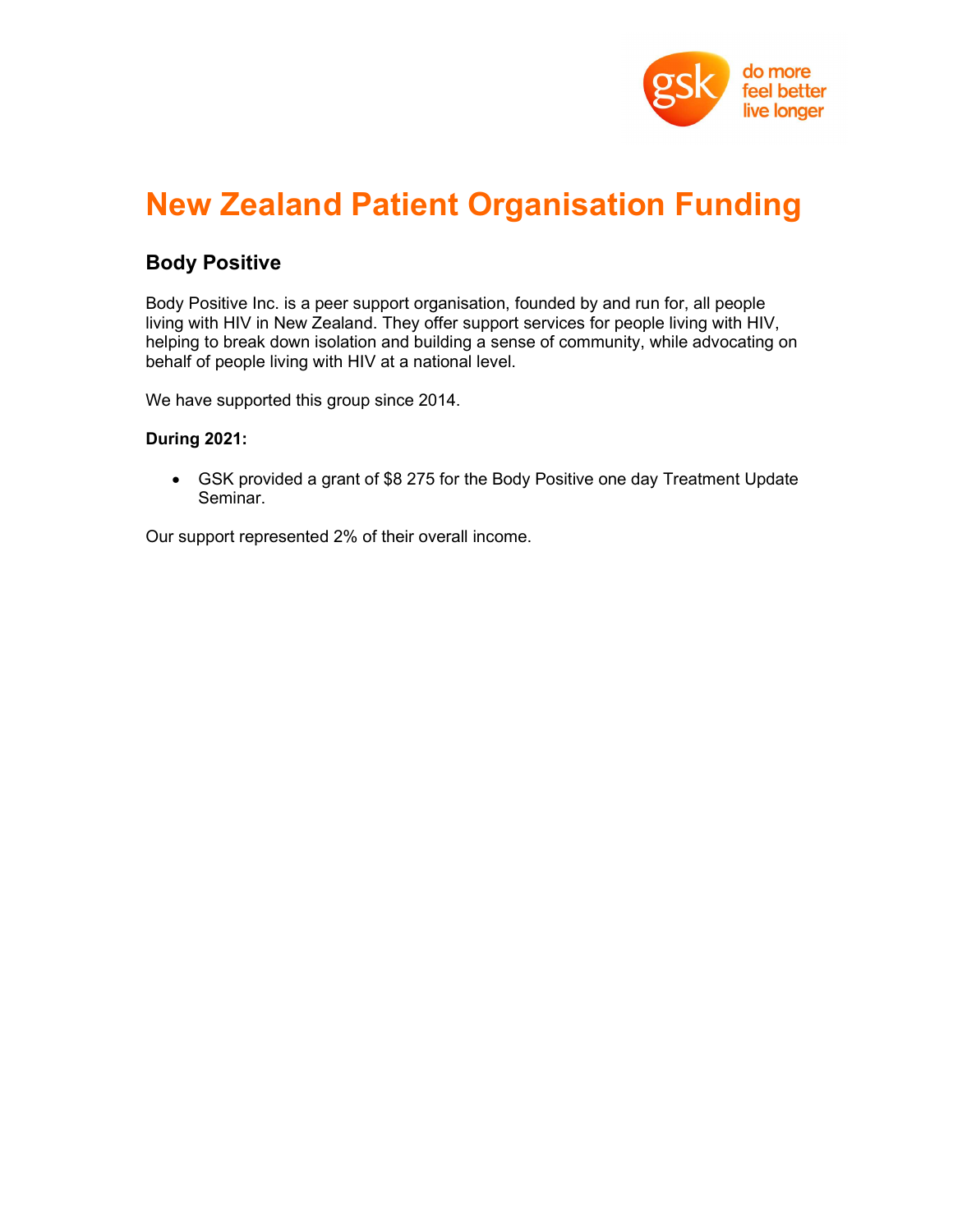# New Zealand Patient Organisation Funding

### Talk Peach Gynaecological Cancer Foundation

Talk Peach Gynaecological Cancer Foundation educate the public on the early and often subtle signs of gynaecological cancers. They empower people to advocate for their health, helping those who have been diagnosed, to ask the right questions, and advocate for themselves if they aren't being listened to.

We have supported this group since 2021.

#### During 2021:

 GSK provided a grant of \$8,655 for 500 guides to be printed and distributed to people diagnosed with ovarian cancer; to assist them in processing the news, support them through the challenges ahead and empower them to ask questions, build support, and advocate for their health.

Our support represented 19% of their overall income.